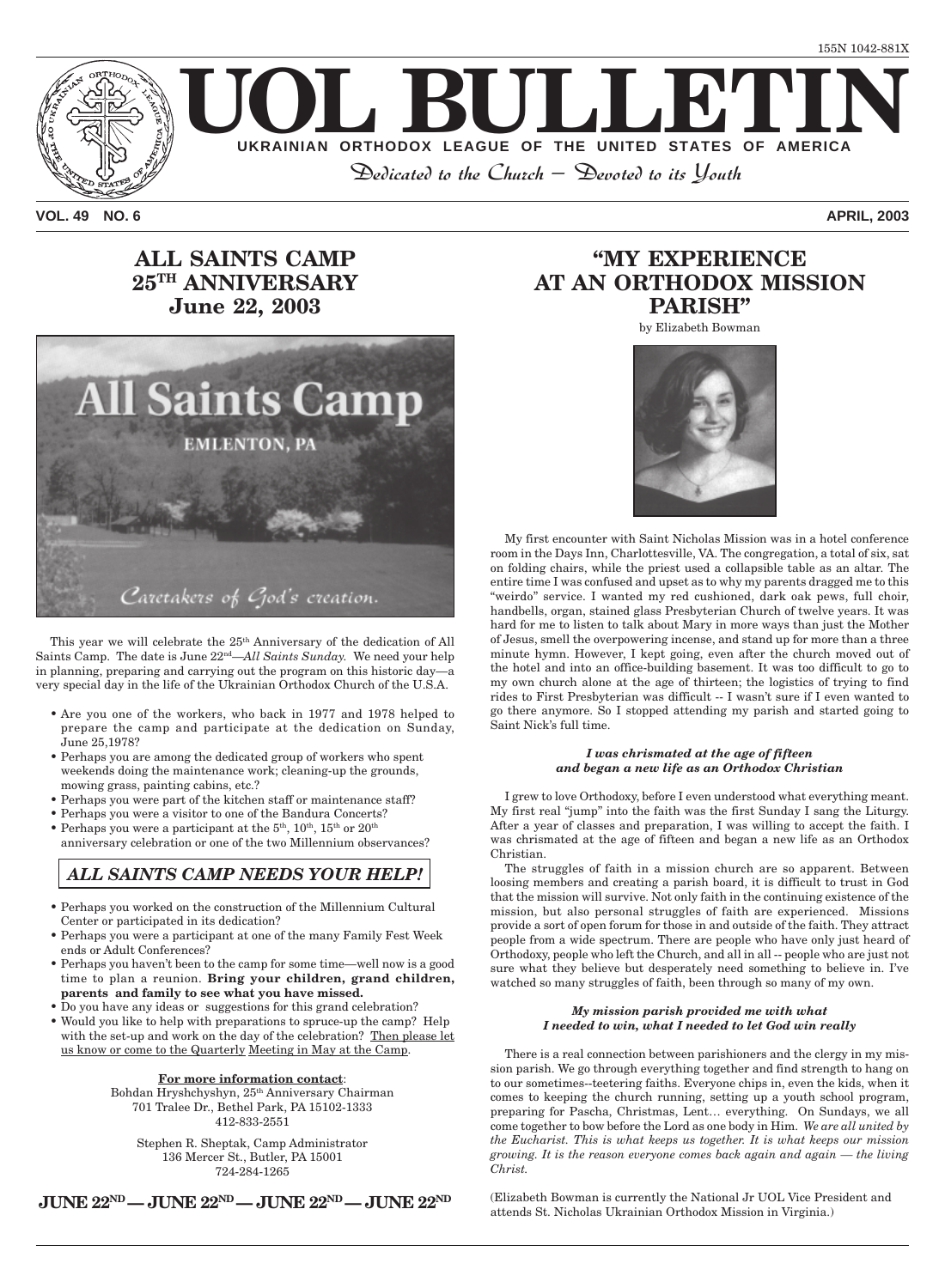UOL BULLETIN—The official publication of the Ukrainian Orthodox League of the United States of Non-member subscription rate - \$20.00 Canada - \$20.00

| <b>Father John Harvey</b><br><b>UOL Bulletin</b><br>Spiritual Advisor<br>Wayland, MA 01778<br>74 Harris Avenue<br>Woonsocket, RI 02895 |
|----------------------------------------------------------------------------------------------------------------------------------------|
|                                                                                                                                        |

Special Assistant - *Alice Sivulich,* 206 Christopher Circle, Pittsburgh, PA 15205 Sr. Staff Writer - *Elizabeth Mitchell,* 46 Lexington Court, Carnegie, PA 15106 Distribution - Sts. Peter and Paul Chapters, Carnegie, PA

*UOL Bulletin*—Published seven times annually - September, October, November, January/February, March, April, and June.

**The absolute deadline for each monthly issue is the 5th of the prior month. Photos will not be returned unless accompanied by a self-addressed stamped envelope.**

**Note to Contributors: All articles submitted to the** *UOL Bulletin* **must be in 12 point Times New Roman (font), or typed and double spaced in 12 point type. Articles may be submitted via e-mail attachments.** The editor reserves the right to condense any material submitted. Material cannot be returned.

Advertising rates: Please inquire through editorial offices.

### **UOL FISCAL YEAR AND DEADLINES 2002-2003**

**APRIL** 30 DEADLINE: Chapter Project Contribution

| AFRIL       | ΟU                  | DEADLINE: Chapter Project Contribution<br>Convention Registration Forms mailed<br><b>DEADLINE: Essay Contest Entries</b>                                                                                                                   |
|-------------|---------------------|--------------------------------------------------------------------------------------------------------------------------------------------------------------------------------------------------------------------------------------------|
| <b>MAY</b>  | 5<br>10<br>17<br>31 | <b><i>UOL BULLETIN</i></b> Submission deadline<br>Sr. Executive Board Meeting, Palos Park, IL<br>Basketball Tournament – Philadelphia, PA<br><b>DEADLINE: LSSK Scholarship Applications</b><br><b>DEADLINE: UOL Awards Applications</b>    |
| <b>JUNE</b> | 1.                  | DEADLINE: Annual Reports: Chapter, National<br>Executive Board and Jr. Executive Board <b>due to</b><br>Sr. Corresponding Secretary                                                                                                        |
|             | 15                  | DEADLINE: Chapter Election Reports due to<br>Sr. Corresponding Secretary<br><b>DEADLINE:</b> Delegate Forms due to Convention<br>Committee<br><b>DEADLINE:</b> Convention Registration Payment<br>ALL SAINTS CAMP - 25TH ANNIVERSARY<br>22 |
| <b>JULY</b> | 1<br>23-27          | <b>DEADLINE: Cultural Contest Entries</b><br>56 <sup>th</sup> Annual UOL Convention, Palos Park, IL                                                                                                                                        |

# **56th Annual** 56th Annuar<br>UOL Convention<br>July 23 - 27, 2003

*"Let all that you do be done with love" (Cor. 1:14)*

> **Hosted by Senior and Junior UOL Chapters at**

**Sts. Peter and Paul Ukrainian Orthodox Church, Palos Park, IL**

**Convention Site HYATT-REGENCY HOTEL, Oak Brook, IL \$114.00 Singles and Doubles Request Ukrainian Orthodox League RATES (630) 573-1234**

*In addition to UOL Business Sessions, the PACKET PRICE OF \$185.00 will include two Hospitality Nights, one Brunch at the Hotel, one Polynesian Night (with dinner and entertainment), the Banquet and Ball (with the famed "Good Times" Ukrainian Band, and a Farewell Luncheon, and a fantastic guest speaker from Boston.*

> *For further information contact: Noreen Neswick, (708) 429-6097 or Anatol Bilyk, (847) 888-5537*

### **PRESIDENT'S COLUMN** *Daria A. Pishko*



Dear Brothers and Sisters in Christ,

Glory to Jesus Christ! Glory forever!

By the time you read this column we should be in the home stretch of our Lenten journey. Pascha is right around the bend and I am sure we are all in anxious anticipation of the wonderful celebration that is soon to come.

Preparation for my Lenten journey certainly started off on the right foot as I joined 36 Junior and Senior League participants at the PreLenten

Retreat held at the Jesuit Retreat Center in Parma, Ohio. Natalie Kapeluck, conference coordinator, Father John Nakonachny, Spiritual Advisor and their committee of Natalie Bilynsky and Elizabeth Bowman and speakers Father Dennis Kristoff and Father Deacon Ihor Mahlay ably guided the group through a thoughtful, spiritual, yet fun weekend. The ages ranged from 10 years old to 50-something. Yet the comradery was great – initially developed during the team games on Friday evening and cemented through our outreach activities to help the homeless at the St. Herman's House of Hospitality. Each of us learned how a kind smile was enough to share the light of Christ which burns deep within us, the precious light with which we were each illumined by our baptism. Candles suddenly mean more today than they did the day before. We left with a feeling of warmth and satisfaction knowing that our membership in the family in Christ never rang more true than it did this weekend.

Our thanks to St. Vladimir's Chapters and Parish in Parma for welcoming the participants so warmly. Our special thanks to all of the parishes and chapters who supported the attendance of their junior and senior members enabling them to share this enriching experience. I hope this winter retreat will continue to be open to both Juniors and Seniors in future years and I hope that by sharing our experiences we will entice more of our members to make an effort to attend. It was truly the midwinter reinforcement that *my* spirit needed to prepare for the journey of Lent.

In February we also had a successful meeting to review the roles and responsibilities of the UOL Youth Commission in light of the formation of the Office of Youth Ministry at the Consistory. Laryssa Sadoway accepted the responsibility of chairing the evaluating committee and she did a great job of bringing all the right parties together for a stimulating discussion. Natalie Kapeluck, director of the Office of Youth Ministry, Archbishop Antony, Anya Priester , president of the Junior UOL and Natalie Bilynsky, Junior League Advisor, joined Laryssa and yours truly in a constructive and creative discussion of how the UOL can assist and support the OYM and yet be the incubator of new and innovative ideas. The product of the meeting was an organizational plan which divided the traditional youth activities responsibilities between the OYM and UOL and identified a number of "stretch goals" that could be accomplished through joint efforts and initiatives. I am hoping that we can have similar meeting/brain storm sessions with the corresponding offices and directors of Education, Vocations/Clergy Candidate and Christian Caregiving and Missions prior to the convention to serve as the basis for robust discussions during our convention deliberations. I feel it is important to coordinate our efforts with the Consistory to conserve our total energy and that it is imperative to develop goals that look beyond a one year horizon. Let's face it — although we're elected to a one year term, most of us are dedicated to the UOL for life, and as such, the task of laying out a plan that either we can follow or that can be passed to the next responsible party should not be a big deal. As long as the goal is accomplished, who cares who gets the credit? The tasks that we have to accomplish at this stage in the UOL's life need a horizon in excess of one year. We need to attend conventions prepared to formulate that long term vision. The Board will be tasked to execute. Again, let me mention, plan to come to this convention, and expect to produce some creative constructive ideas. Last year's committee deliberations were wonderful in that regard and I feel that with prior coordination with the Consistory Offices, we can be even more focused in our goals and ideas.

I pray that you and all of your families enjoy a blessed and joyous Pascha. I'll look forward to seeing many of you in South Bound Brook for Saint Thomas Sunday, in Philadelphia for the Basketball Tournament, and at the All Saints Camp Memorial Day Weekend for the Young Adults Retreat. Our next Board meeting will be in Palos Park the weekend of May 10<sup>th</sup>. If you are in the area, please plan to stop by. Until next month, I remain,

Yours in Christ's love, Daria A. Pishko President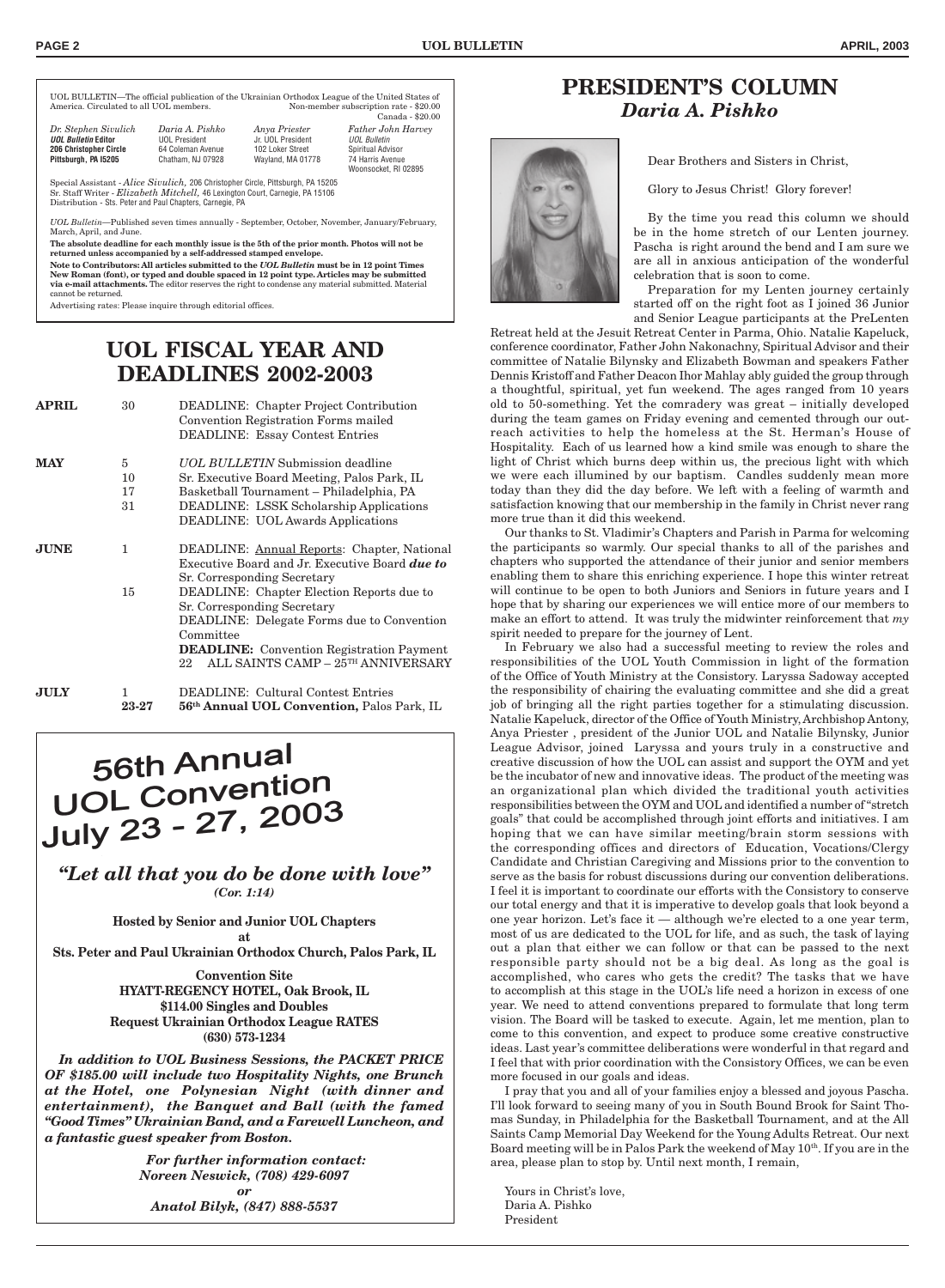### **JR. UOL PRESIDENT'S COLUMN** *Anya Priester*

Glory to Jesus Christ!

It has been a very busy winter for the Junior Board. After our meeting in Boston February 1-2, we have all been busy working to get things done. Tickets for the **Annual Convention Raffle** have been printed and distributed. Each chapter should have received the appropriate number of tickets, and we hope that all tickets will be sold before the Convention! Within the National Board, we have a running competition to see who can sell the most tickets, and at the moment Natalie Bilynsky, our

advisor, is winning! If tickets were not received or more are needed, please contact Vice President Alex Korda at rugbystud@aol.com.

The **UOL Retreat** in Parma went wonderfully, and many juniors were able to make it out to Ohio for the weekend. I have heard nothing but great things about the success of the retreat. Charlottesville, Virginia is planning to host a **St. Nicholas Youth Lenten Retreat** on the weekend of the Sunday of the Cross, March 29-30<sup>th</sup>, 2003. I hope that juniors are able to make the trip down for what I am sure will be a wonderful retreat.

With this year's Convention gradually approaching, the Junior Board will be accepting applications for our **Pysh Convention Travel Grant**. This grant is a great opportunity for financial aid for individuals and/or entire chapters in order to cut the costs of attending the UOL Convention this summer in Chicago, Illinois. For more information about the travel grant or for an application, please contact Colleen Scannell, at svennacol27@stny.rr.com, or me, Anya Priester, at anyabear@attbi.com. We look forward to receiving your applications, and hope that we will be able to assist as many people as possible. The application deadline is May 1, 2003.

Two other things to think about are the **Annual Essay Contest and the Creative Contest**. Last year at convention, it was wonderful that several chapters had entered the creative contest and that we were able to all share and appreciate each other's creations. Both of these contests are wonderful opportunities to explore your own faith and share your work with the rest of the Jr. UOL. Corresponding secretary Elizabeth Bowman can be contacted at pixiemerchant@aol.com with any questions.

I hope that everyone has a thoughtful and spiritual Lenten season.

In Christ's love, Anya Priester

### **JR. U.O.L.** *PYSH TRAVEL GRANT "Financial Support for Convention Expenses"*

It is time once again to begin thinking about the upcoming Convention in July. The Junior UOL is offering the *Pysh Travel Grant* in an effort to encourage more participation in the Convention.

Three grants in the amount of *\$300 per grant* will be awarded to groups or single applicants. Every chapter President and Jr. Chapter Advisor have received information and an application in the mail. I strongly encourage everyone to complete an application and submit them to:

#### **Colleen Scannell, 2000 Clover Dr., Vestal, NY 13850**

The <u>deadline is May  $1^{\underline{\text{st}}}$ </u> and applications will <u>not</u> be accepted after that time—so make sure to send them in soon. If you have not received information on the Pysh Travel Grant or have questions, please contact me at the address above or email me at: svennacol27@stny.rr.com.

### **ONE SENTENCE SERMONS:**

- **· "Give God what's right not what's left."**
- **· "He who is good at making excuses is seldom good for anything else."**
- **· "He who kneels before God can stand before anyone!"**
- **· "Most people want to serve God, but only in an advisory capacity."**
- **· "'Pray' is a four letter word that you can say anywhere."**
- **· "Wisdom has two parts: 1) Having a lot to say; 2) Not saying it."**
- **· "Watch your step carefully! Everyone else does!"**

### **(L.S.S.K.) LYNN SAWCHUK-SHARON KUZBYT SCHOLARSHIP**



### *"Application Guidelines – 2003"*

The L.S.S.K. Scholarship was established in 1975 in memory of Lynn Sawchuk (Philadelphia, PA) and Sharon Kuzbyt (Clifton, NJ). The untimely deaths of two lovely, dynamic and vibrant young women in 1974 and 1975 left an indelible mark in the life of the U.O.L. and the Ukrainian Orthodox Church, and in the personal lives of their many friends.

Although Lynn and Sharon were only in their teenage years, they had displayed uncanny leadership abilities and were shining examples in dedicating their energies toward the U.O.L. Both were extremely active in the Church and the League. Both abounded in energy, love of life, and love of all with whom they came into contact.

Thus, the U.O.L. established a scholarship to perpetuate their memories with criteria based on their lives:

- A. Be a Jr. UOL member in good standing, or a past Jr. UOL member enrolled in or about to enter a program of advanced education, but not beyond five (5) years from high school graduation.
- B. Demonstrate outstanding performance in the service of the League and Church.
- C. Academic performance in high school.
- D. Involvement in extracurricular and civic activities.
- E. Be of high ethical and moral character.

*(Note: A detailed explanation of the LSSK Scholarship is available by contacting Daria A. Pishko, LSSK Scholarship, 64 Coleman Ave., Chatham, NJ 07928.)*

#### **APPLICATION/ADMINISTRATIVE REQUIREMENTS**

- 1. All LSSK scholarship applications must be submitted via CERTIFIED MAIL with RETURN RECEIPT REQUESTED, or another comparable means (e.g., FedX, UPS, etc) that provides a return receipt or tracking number/process.
- 2. The Chairperson will notify the applicant via Postal Card if any part of the application has not been submitted.
	- *If an application arrives after the deadline date, the Postal Card* will indicate that the application did not meet the deadline and will not be considered for a scholarship.
- 3. **Applications are available on the UOL Website** for downloads at *http://www.uocofusa.org*. LSSK information packets have been mailed to Senior Chapter Presidents and Spiritual Advisors.

**Requests for applications:** Daria A. Pishko, Chairperson, LSSK Scholarship, 64 Coleman Ave., Chatham, NJ 07928 Phone: (973) 635-8124.

#### APPLICATION DEADLINE: MAY 31, 2003 **"L.S.S.K. Scholarships – Supporting Future Church Leaders"**

### **U.O.L. ARCHIVES**

*"National UOL Historical Material Needed"*

- **Historical records and materials**
- **Records from past National UOL Officers**
- **Convention Yearbooks**

**Forward to: UOL Archives (Attn: S. Sivulich), UOC of USA, P.O. Box 495, S. Bound Brook, NJ 08880**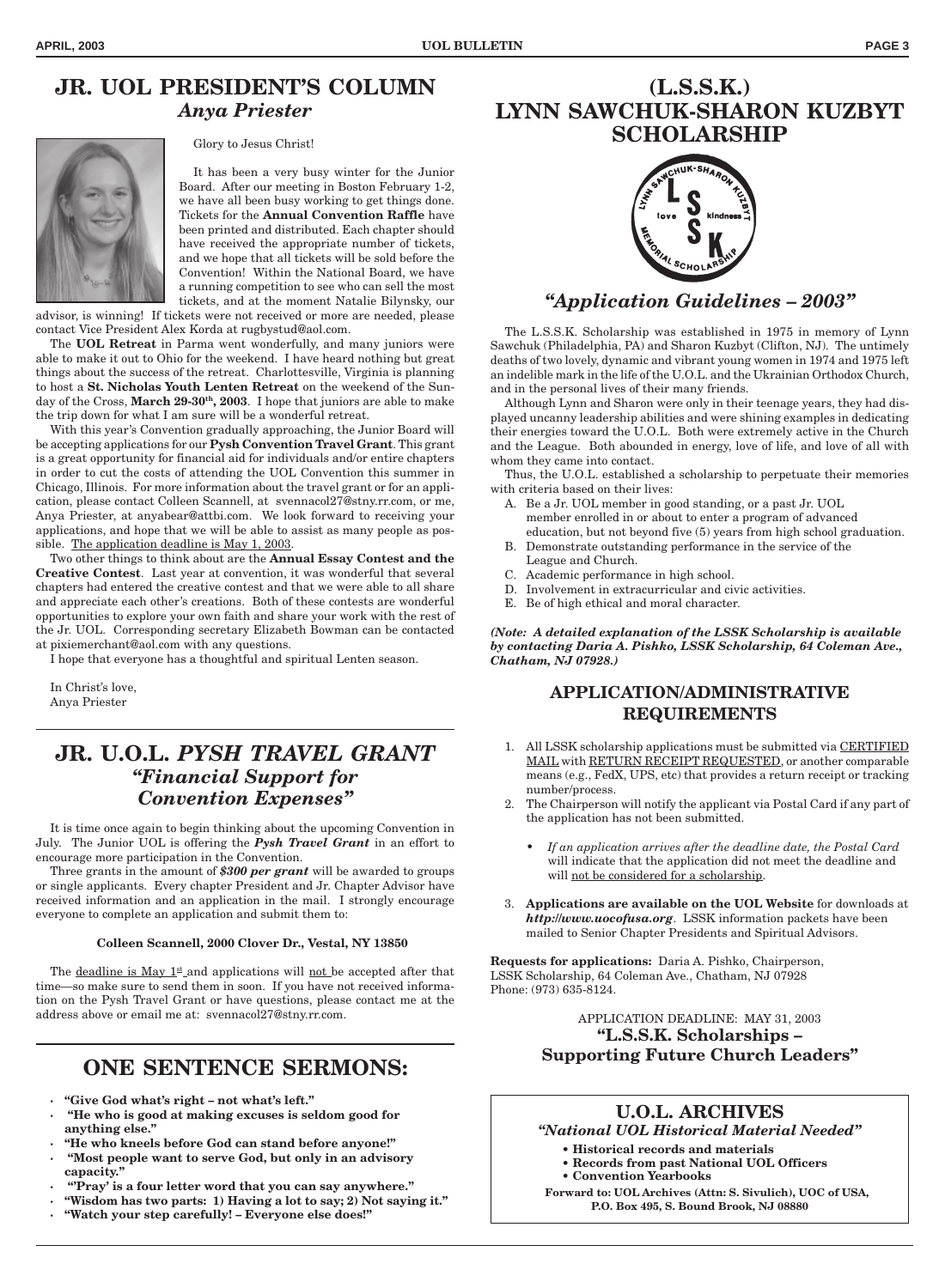### **YOUNGSTOWN JUNIOR U.O.L. ACTIVITIES**

Our Junior UOL Chapter has had a busy few months. In November, we along with our parish honored Metro Fedyna on his 90<sup>th</sup> birthday. We gave a tribute time line of his involvement in church and personal life, and presented him with a red, white, and blue boutonniere.

On Veteran's Day, our junior members honored 17 Veterans of War who are members of Sts. Peter and Paul Ukrainian Orthodox Church with patriotic boutonnieres to show our feeling of gratitude for freedom. We also passed out "Freedom" flyers to our parish members.



*Jr. UOL Members Honoring Veterans on Veteran's Day Eric Senedak, Charles Senedak, Michael Woloschak, and Joanna Woloschak*

In December, our juniors decorated our church and Christmas caroled along with the Sunday school children of our church at a local nursing home to the delight of the residents! We held our annual Precious Angels Campaign and sold tickets four our Chinese Auction at our St. Nicholas Play. We also participated in "Winter Wonderful" donating toys and food to our local Rescue Mission.

In January, we held our annual "Lock-In" and invited Junior UOL members and young adults from five parishes within this region. They participated in our "Cans for a Cause Campaign" for which they brought nonperishable items for the Rescue Mission. Natalie Kapeluck was our guest speaker. Her spark for life with God shines in her ministry of our faith. *Thank you Natalie for an enlightening experience.* On the agenda was bowling, food, fun, faith and fellowship. After returning home from the bowling blast, we were "locked in" our church hall. We played basketball, ping pong, board games, crafts and foosball. A big thank-you to all who attended. You helped make our "2003 Lock-In" the best one yet. A special thank you to Sts. Peter and Paul's Youth Ministry for their generosity for all the events of the evening.(Also, thank you for the new foosball table, it was a big hit!)



*Participants in Annual "Lock-In"*

For our February service project, we helped to serve lunch at the Rescue Mission and donated the cans of food that we collected at our "Lock-In". Our Junior UOL members participated in the National Junior UOL "Gift of Life

*(continued in right column)* Eric Senedak, Reporter

### **GREETINGS FROM ST. JOHN'S JR. UOL CHAPTER**

**JOHNSON CITY, NY**



*"St. Nicholas Program, December 2002" Stephanie Shirk, Laurel Shirk, Jaclyn Onysko, Megan Scannell,, and Colleen Scannell*

Over the year from 2002-2003, our Jr. UOL has had many different fundraisers. From all the delicious breakfasts to the delightful smelling carnation sales, to our fun-in-the-sun carwashes, to our exciting coatrooms and then working the games booth at Ukrainian Day!

We also have Church projects we look forward to every year because it's our dedication to the Church and the people who take time out of their day to pray to God. This fall we baked cookies and sent letters to the college students from our Church. We decorated the Church for Nativity, and printed Communion cards for the pews so our friends in the parish could participate in the prayers. We hosted teen dances and invited nearby parishes so we could get to know other people who believe in the same religion we do. Our upcoming events include "Bring a friend to Church Day" which is our favorite thing because we get to interact with new people and friends. We are hosting "Movie Night" for all the families, friends and parishioners to get together and enjoy time together.

We take our community projects very seriously. They are our way of showing spirit for those who are less fortunate, in need, and even people who have lost lives. We wrote letters to NYC firefighters on the September 11th Anniversary. We took a collection and purchased gifts for Toys for Tots at Christmas. We volunteered at local soup kitchens and donated money to "Treasures for Charity" and "Gift of Life". We took part in the Down's Syndrome Buddy Walk which indeed go us in shape, but we believe that we should always take time to assist the physically challenged.

Our youth activities are a blast—from our Talent Show to the St. Nicholas play. Our recent event was making valentines for the shut-ins and in nursing homes. We also participate in the Orthodox Basketball league which we all enjoy. We were undefeated, until the championship game where we lost by one point.

We look forward to the Convention in Palos Park, IL this year and would like to thank our parents, advisors and parishioners for always supporting us.

Yours in Christ, Laurel Shirk

#### **YOUNGSTOWN JUNIOR U.O.L. ACTIVITIES** *(continued)*

Campaign" to help children in Ukraine who need heart surgery. We had a successful bake sale, and to get more parish members involved challenged the other groups of our church to match what we made at the sale.

Finally, the juniors along with our Sunday school children visited and decorated a local nursing home with the patriotic hearts we made for Valentine's Day. We also sent Valentine greetings to the shut-ins of our parish.

We have had a busy few months and look forward to our Junior UOL spring and summer activities.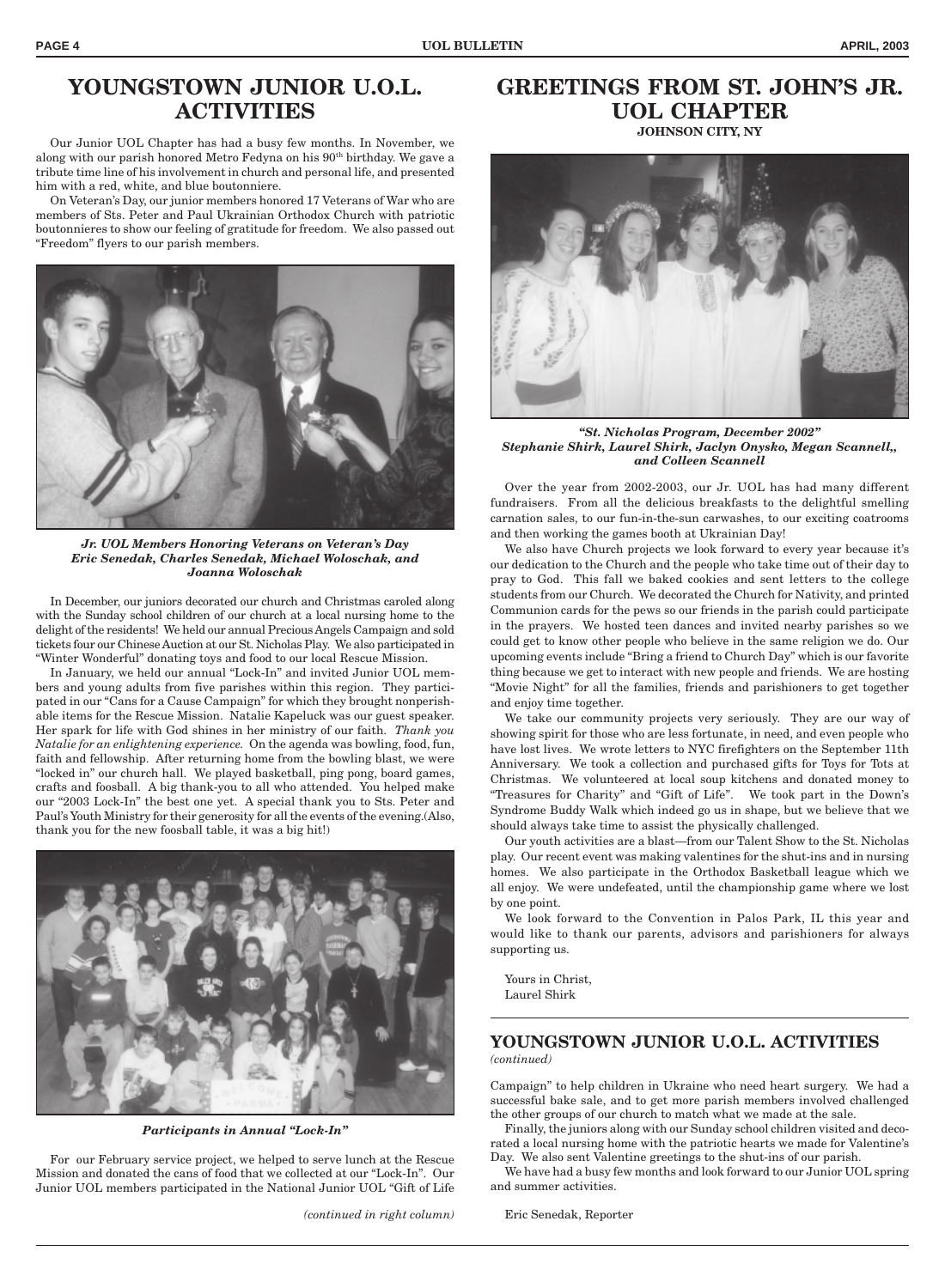### **JUNIOR-SENIOR U.O.L. RETREAT** *"Meeting the Light in Your Life"*

On a bitter cold weekend on February 14-16, 2003 thirty-four members of the UOL gathered at the Jesuit Retreat Center for the first combined Junior-Senior UOL Retreat. Despite the age difference, with participants varying in age from young juniors, to young adults, to not-so-young adults (my cohort) the retreat participants came together as one family. As suggested by the theme "Meeting the Light in your life" participants were enlightened by the words of Fr. John Nakonachny, Fr. Deacon Ihor Mahlay and Fr. Dennis Kristoff. Each spoke eloquently about how we as individuals can move closer to the Light and live as examples of the Light in a world filled with darkness.

The Retreat scheduled during the Feast of the Meeting of Our Lord included participation in the Divine Liturgy on the Feast Day and on Sunday, with participants partaking in the Eucharist as witnesses of the True Light on both days.

On Saturday the group visited St. Herman's Monastery in Cleveland and volunteered by helping with preparation of dinner and sorting of donated clothes.

Natalie Kapeluck, retreat organizer, prepared a very moving conclusion with each participant identifying one time during the weekend where they had seen the Light. Each member passed a small lighthouse to another while describing how they had seen the Light during the retreat. The darkened room glowed not only from the lighthouses but also from the love felt during the retreat.

The only disappointment of the weekend (among the senior contingency) was that the Senior UOL members lost the Junior-Senior Challenge in Logos. Despite a valiant effort from our Most Valuable Player Melanie Nakonachny (who was able to decipher "perdition" in a game of charades) the seniors lost an eight point lead.

On Sunday as the snowstorm of our young century barreled up the East coast, the retreat participants sang the Lord's Prayer during the Liturgy. The retreat ended with a scrumptious buffet prepared by the Parma chapter. Nourished both physically and spiritually participants returned to their home parishes.

Natalie Kapeluck is to be commended on planning a wonderful retreat weekend. Her Dedication to our Church and Devotion to our Youth is truly a Light for all.

Natalie Bilynsky Jr. UOL Advisor

### *Ukrainian Orthodox Church of the USA* **CAMPING PROGRAMS/SCHEDULE – 2003**

**All Saints Camp, Emlenton, PA**

#### **CAMPER AND COUNSELOR APPLICATIONS NOW AVAILABLE**

| $J\overline{U}$ NE 21 – $J\overline{U}$ I $N$ 5 | DIOCESAN CHURCH SCHOOL CAMP |                                                                                                  |  |
|-------------------------------------------------|-----------------------------|--------------------------------------------------------------------------------------------------|--|
|                                                 | $Needed$                    | * Campers, Age 9-13                                                                              |  |
|                                                 |                             | * Counselors, Age 18+                                                                            |  |
|                                                 |                             | * Counselor, Aids Age 16+                                                                        |  |
| JULY 6 – JULY 19                                |                             | <b>TEENAGE CONFERENCE</b>                                                                        |  |
|                                                 |                             | Needed: * Campers, Age 13-18                                                                     |  |
|                                                 |                             | * Counselors, Age 20+                                                                            |  |
|                                                 |                             | * Counselor-In-Training, Age 19+                                                                 |  |
| JULY 28 – AUG 1                                 |                             | <b>MOMMY &amp; ME/DADDY &amp; ME</b>                                                             |  |
|                                                 | Needed:                     | * Campers, Age 4-8 and their parents                                                             |  |
|                                                 |                             | * Staff, Age 16+                                                                                 |  |
|                                                 |                             | * Counselor Aids, 14+                                                                            |  |
|                                                 |                             | <b>CONTACT:</b> Office of Youth Ministry for Applications,<br>or visit website: www.uocofusa.org |  |
|                                                 |                             |                                                                                                  |  |

### **UOL BASKETBALL TOURNAMENT**

**May 17, 2003 – Philadelphia, PA**

**Contact: Mark Bohen, (610) 254-0248 Email: markbohen@msn.com**

#### **EASTER CUSTOMS AND TRADITIONS** *"Pysanky – Paska – Food Blessing – Fun and Games"* by Elizabeth Mitchell, Staff Writer

Easter ("Pascha" in Ukrainian) is the annual festival throughout Christendom in commemoration of the Resurrection of Jesus Christ. The root of many of the truly Christian traditions listed herein can be found in the early culture of our ancestors of pre-Christian times.

*Pysanky* – One of the oldest arts practiced by Ukrainians is decorating the egg. The decorated eggs are called *"pysanky",* taken from the word *"pysaty"* in Ukrainian, which means "to write". Folklore has it that a pysanka can avert all evil, bring good crops, and help a young maiden to win the man of her dreams. After the event of Christianity, the decorated eggs took the new symbols of the Resurrection with its promise of eternal life. What seemed to be only an ancient tradition is now recognized as a distinct well-developed branch of folk art, a definite contribution to world culture. Time has not reduced the simple forms on the pysanky, as each generation strives for greater perfection, beauty and intricacy. Ukrainians have become unrivalled experts in this interesting folk art.

#### **Ukrainian Easter**



*Paska* – Ukrainian women take great pride in making their Easter bread known as *"paska"* in Ukrainian. The paska is a rich round bread decorated with elaborate dough ornaments, having a cross as the central motif. The ornamental finishes on the paska are given much attention so as to reflect the beauty and wonder of Easter. Paska has always been significant in Ukraine, for bread is symbolic of Jesus Christ and eternal life.

*Food Blessing* – A tradition among Ukrainians is to take their Easter baskets laden with meat, eggs, cheese and paska to the church to be blessed. Only upon returning from Liturgy on Easter morning should family members partake of the blessed food.

*Fun and Games* – In Ukraine on Easter Monday, sometime called *"Wet Monday*", the boys from the parish douse the girls with water. The significance of this custom – as the watered plants grow well and bring a rich harvest, so the boys wish the same to the girls. Youngsters and older boys take advantage of this pre-Christian privilege. Of course, the girls want the boys to grow well and bring a rich harvest, so on **Easter Tuesday**; it is their turn to douse the boys with water.

Because the customs of Ukraine are still kept and honored, Easter is a beautiful memorable event in the life of every Ukrainian.

#### *CHIST IS RISEN! INDEED HE IS RISEN*

Sources (Condensed):

TRADITIONAL UKRAINIAN COOKERY – Easter – Savella Stechishin, Communications Printing, Coraville, IA

THE UKRAINIAN TREND – Easter Customs, Traditional Easter Paska, Ukrainian Easter, Why Do We Decorate Eggs?, Ukrainian Youth League of North America

UKRAINIAN EASTER – Communication Printing, Coraville, PA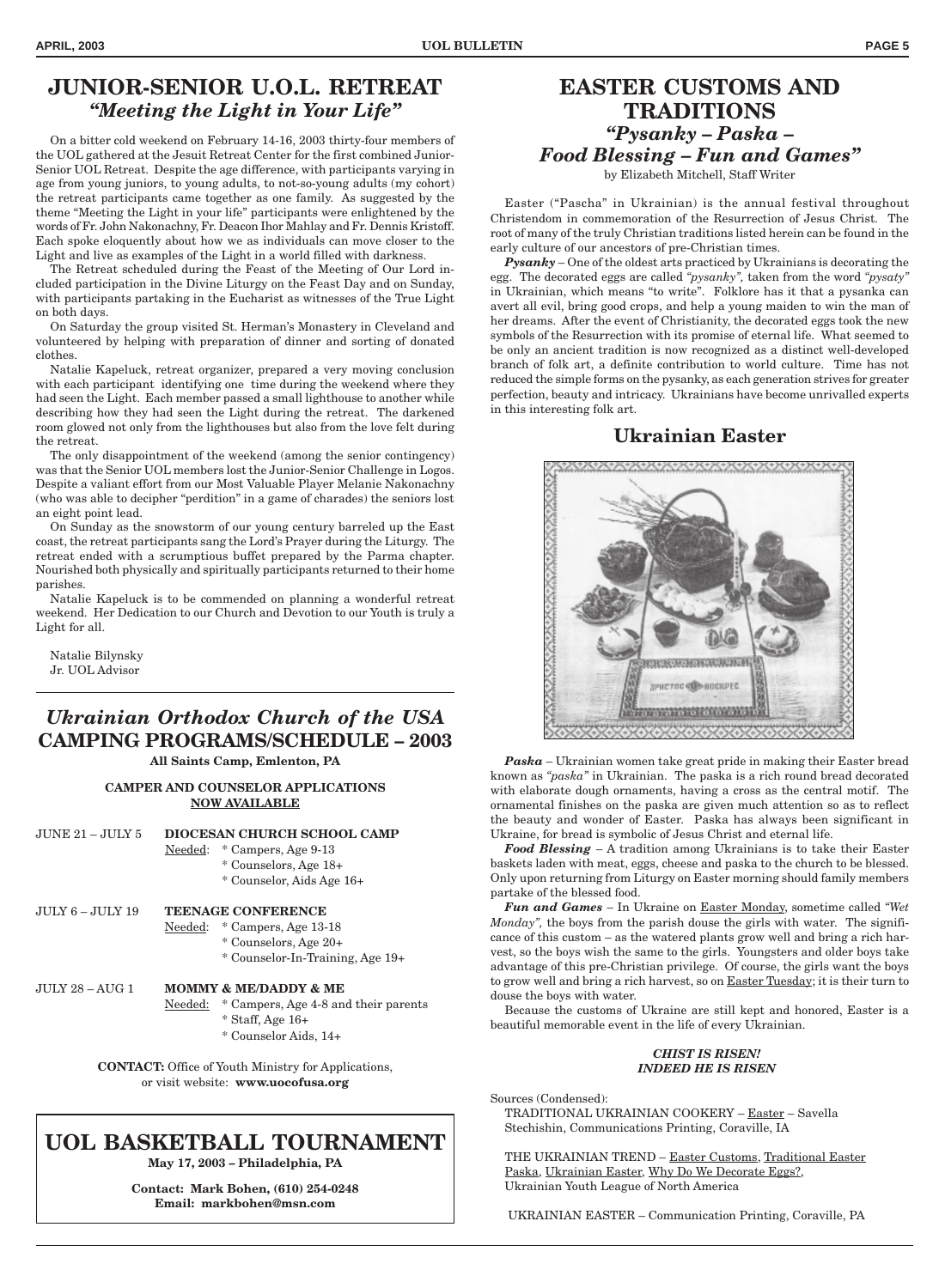### **GREAT LENT GIVEAWAY - 2003 Raising God's House** *We Are Family!*

As with any family, we pull together to help one another when we embark upon new chapters in our lives. We throw showers for weddings and births, we have parties for birthdays and anniversaries. Today we are helping to raise a home for our brothers and sisters and Christ in which to worship. These mission parishes are in need of liturgical items, funds to build their churches and prayers. Please help us during this time of reflection and alms giving, Great Lent, to help our Ukrainian Orthodox Family!

#### **WISH LIST FOR MISSION PARISHES**

The following items are needed for worship at our Mission Parishes:

- Large Icons of Christ and the Mother of God
- Candleholders (preferably seven candle)
- Chalice, discos, star, spoon and spear
- Chalice and discos covers
- Altar Covers
- Altar Cross
- Censor and Stand
- Antophorion
- Gospel Book
- Plaschanytsa (Burial Shroud of our Lord)
- Paschal Candleholder
- Processional Cross and Fans
- Litia Tray
- Festal Icon Set
- Priest's Vestments (gold, white, red, purple)
- Altar Servers Vestments (any color)
- Altar Servers Candleholders
- Sunday School/Educational Materials

This year's Great Lent Giveaway is sponsored by the Ukrainian Orthodox Church of the USA Offices of Youth Ministry and Missions and Christian Charities, and Junior and Senior Ukrainian Orthodox League. Contact these organizations for more information for the specific needs of the parishes or to make a monetary donation.

A model program that can be used throughout Great Lent with parish youth groups, church school and Jr. UOL's is available through the OYM office or from the internet at www.uocofusa.org, uocyouth@aol.com or 412-488-9664

Items may be mailed or delivered to the Office of Missions and Charity, 1893 West Royalton Road, Broadview Hts., OH 44147. The Office will distribute the items as needs arise. Questions concerning the Liturgical items or your donation can be answered by Father Deacon Dr. Ihor Mahlay at (440) 582-1051. The UOC Consistory Office of Missions and Charity financially supports the missions only during the initial months of formation. This subsidy depends on your generous donations to the New Missions Fund. Please forward all donations to: UOC of the USA, PO Box 495, South Bound Brook, NJ 08880.

### **CARNEGIE JR. UOL CHAPTER** *"Help Our Parish Become Souper Bowl Champions!"*

We had a great event on Super Bowl Sunday (with the above theme) when our Junior Chapter provided a lunch of three different soups and sandwiches with all profits going to the Elizabeth Ann Seton Food Pantry, a local food kitchen that serves the needy. With the help of Fr. Steve, Sherrie Walewski and Mrs. Sawchuk (our Jr. Chapter Advisor), junior members helped prepare and serve the food, and then we did the clean-up. AND…we raised \$325.00 that was donated to the food pantry. This event is promoted by the National Jr. UOL and sponsored by the International Orthodox Christian Charities.

We plan to go tubing at Seven Springs Ski Resort on March  $23<sup>rd</sup>$ , if there is snow. Our Jr. members will be making Easter Eggs for the Senior's Annual Easter Egg sale, we will be helping with a booth at that sale, and "maybe" we will have a team for the UOL Basketball tournament in Philadelphia. We're also thinking about going bowling. The senior chapter is conducting a pysanky class for the juniors on Sunday, March 16th.

Oh yes, some of us helped to shovel snow around the church, the hall and parish home, *during our record-breaking snow season!*

by Fr. John Harvey

#### *Confined to nursing home and not confirmed?*

**#1 QUESTION:** As my sister-in-law has just entered a nursing home and her long-term prognosis is not good, a problem is arising for which I hope you have some advice.

The lady in question is a baptized and confirmed Lutheran, but since her marriage many years ago she has come to our church with utter regularity, but has never converted. She is known by all and has helped out with pyrohy and other church activities on many occasions. What do I do if she dies? The Missouri Synod Lutherans are so strict. If she has not communed there in years they won't bury her.

**ANSWER:** In the English language Trebnik (Book of Sacraments and Prayers) there is a funeral service for non-Orthodox baptized Christians. Your sister-in-law fulfills the minimum criteria, and so could be buried next to her husband. The funeral would be done from the funeral home as she was not a communicant in our parish. It is a noble service, but it is different from our funeral and there is no "eternal memory" sung.

We do not seek out non-Orthodox baptized Christians to bury, BUT in cases such as yours, this is done as a mercy and the body is buried with Christian decency. The services has its origins in the old Russian Empire, where Christian inhabitants of Ukraine, Siberia or wherever often did not have a Protestant minister or Catholic priest to conduct burials of Christians and so the Orthodox Church rose to the occasion. With the express blessing of the Archbishop, I have utilized this service, as needed, usually providing burial for a non-Orthodox spouse of a parishioner.

#### *Reconfessing a sin.*

**#2 QUESTION:** Some things I did many years ago caused a lot of heartache and aversely affected other peoples lives. I just hate myself for the trouble I caused them. In any case, I have confessed the same sin several times over the years, but Father recently chided me for reconfessing something I confessed in the past.

I may have confessed this in the past, but the enormity of my guilt still seems to overwhelm me today. What should I do?

**ANSWER:** Part of the process of repentance is the verbal confession in church, by which we receive the assurance that God Himself has forgiven us. At the absolution prayer, if we have come with the right attitude, whatever sin we have committed, no matter how great, disappears into oblivion NEVER to be recalled again. Our human nature may not be so forgiving, and Satan, who likes to see us wriggling and suffering on the hook of guilt may keep this fresh in our consciousness. Let us remember that we are called to love God, our neighbor and OURSELVES. If we have hatred for ourselves, even if we say we love God and our neighbor, then our love is unbalanced and we are not whole.

Speak to your pastor about counseling on how to forgive oneself. If we have avoided the sin in question over the years, or have tried to amend a situation we have caused, we are doing something therapeutic, but let us break from Satan's clutches and reject the load of guild that he wants to put on our shoulders. *Once confessed is once forgiven by God*, which means we must forgive ourselves as well. This may seem hard to do, but is it necessary for our spiritual health.

#### *Religious and cultural traditions…are they dying?*

**#3 QUESTION:** During the past few years, the annual house blessing is done only if you specifically ask for an appointment….and less and less of our parishioners seem to be doing this. Likewise, we no longer have a group going around to the houses for kolyady.

Is this the trend today? I cannot help but feeling we are losing something rich in our spiritual heritage.

**ANSWER:** As time goes by, some observances within our parishes seem to be sadly dying out. Apathy can take its toll and needs to be counteracted. Some UOL Chapters have faded away as well, and we are certainly poorer for it. In our society there is so much going on that the focus of our life is often elsewhere. The parish priest, parish council and UOL chapter should see to it that parish life does not lose its sparkle, its savour. If we go for minimalism then parish life will truly diminish. Being creative and involving different age groups keep up interest. Our calendar of feasts, our heritage of church customs all can be a rich source of satisfaction if presented properly. The Orthodox Church is certainly not blah and boring, so don't rest and accept mediocrity, but revive what makes our church vibrant and different.

#### *Who does the work when the elders are gone?*

**#4 QUESTION:** This year we had palms for Palm Sunday and it just wasn't the same. I know that the people who used to cut the willows have either died or are now in the nursing home, so what can we do?

*(continued on page 7)*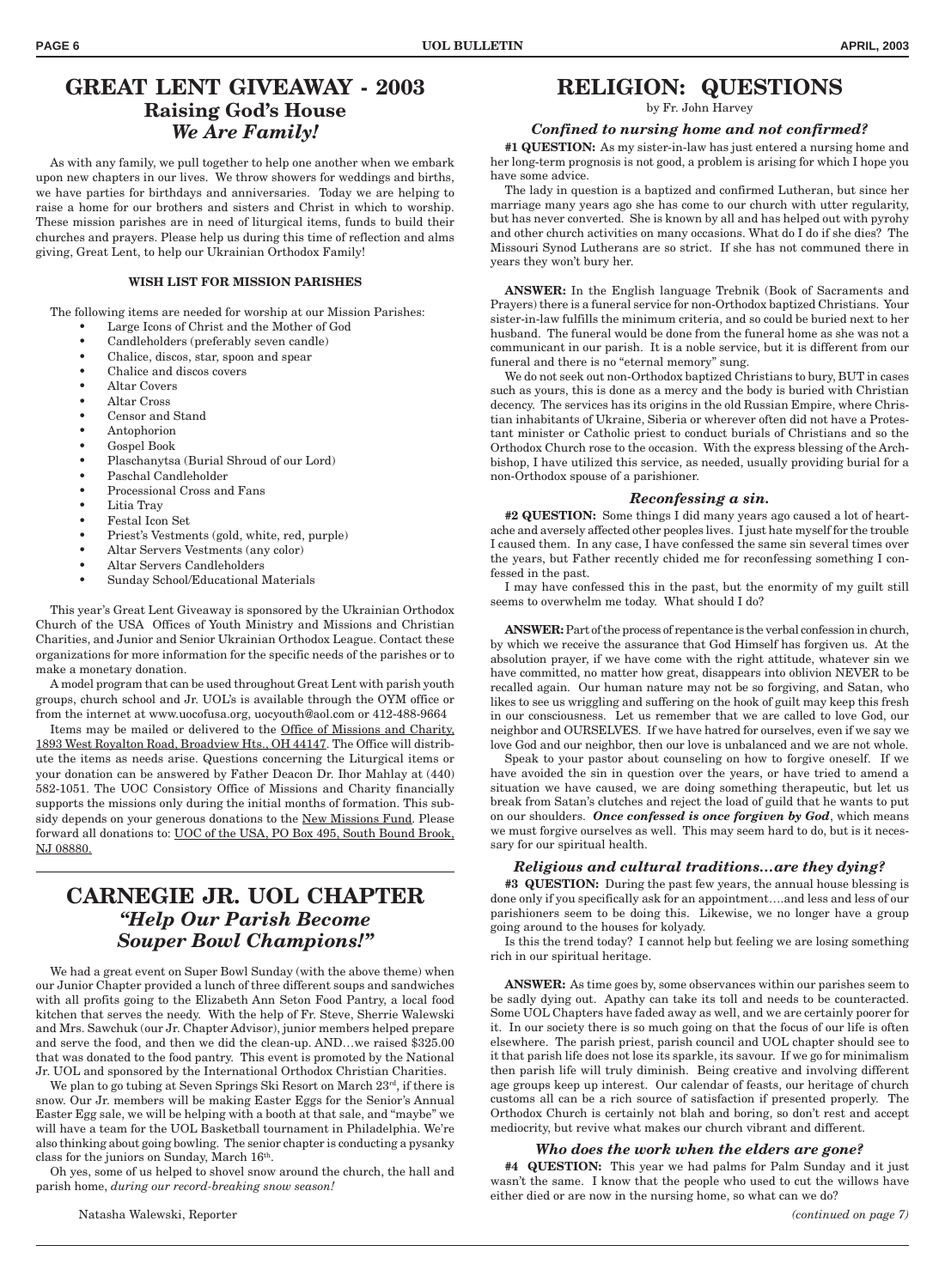### **Sth Annual** Young Adult iemorial Day Weekend and Young Adults Days 2003

Join Young Adults from around the country to participate in these two amazing events! The 5th Annual Young Adult Memorial Day Weekend will be held May 23-26, 2003 at All Saints Camp in Emlenton, PA. This action packed, fun and faith filled weekend will certainly start your summer with a BANG! We donate part of our time to help the camp prepare for the coming season. The rest of the weekend is spent in workshops, volleyball, free sports, hiking, games, Liturgical Services, Bon Fires and much more. Highlights of the weekend include spending time with His Beatitude Metropolitan Constantine, the Iron Chef Cook-Off, Karaoke Extravaganza and this year we will be creating the All Saints Camp Family Tree. The cost for the weekend is \$35 for all meals and accommodations – You can't pass that up! RSVP to Natalie Kapeluck at uocyouth@aol.com or (412) 488-9664 by May 16 to reserve your spot. There is a \$10 late fee if your register after the deadline.

#### **YOUNG ADULT DAYS - 2002**

We will come together again from July 14-15 in Chicago for Young Adult Days 2003. Alicia Oryhon of our senior UOL Chapter in Palos Park has planned an exciting two days for us. We will begin with visiting the Chicago Botanical Gardens where you can tour the exquisite gardens, go bike riding, roller blading and see art exhibits. Our second day will include a day at the Chicago Beaches and Movie Night at Grant Park. The cost for these events is only \$5 per day. Again – how can you pass up this kind of fellowship? Hope to see you soon!

#### **RELIGION: QUESTIONS**

#### *(continued from page 6)*

**ANSWER:** In the Ukrainian language Palm Sunday is rendered as "Flowery Sunday". In the service we mention that the Hebrew children carried palms and branches. The picture we get is that in praise of the Lord Jesus, palm branches and flowery branches were all waved about in praise. The climate of most of Ukraine was such that the first flowery branches of spring, the pussy-willow, had to be used exclusively.

Here in the USA, we have continued the European tradition, but palms here are also readily available and equally fulfill the purpose. In the case of your parish, the lack of pussy-willows can easily be resolved. If you have a corner of the church grounds, or a parishioner wants something ornamental, nurseries can easily provide willows, which now can be obtained with even pink buds. In one parish I remember, parishioners planted some of the cut willows they received in church, and the church was assured of a steady supply for years to come.

Be creative! Why pay a grower in Florida, when you can easily provide your own resources.

#### *Hieromonks, Igumens and Archimandrites….*

#### *what do they mean?*

**#5 QUESTION:** In our calendar, I see terms referring to priests as hieromonks, Igumens and archimandrites. I know these refer to clergy who are monks, but what do these titles mean?

**ANSWER:** In order to properly offer a proper explanation of the abovementioned terms, I must first put this in the proper context.

Yes, all of these titles are *ranks of monk-priests,* BUT they only make true sense when the individual in question is actually resident in a monastery. A hieromonk is a monk priest, that is a generic category. One may be a professed monk without being a priest, in fact, in a functioning monastery there normally would be no special need to have more than a couple of ordained priests for liturgy and the sacraments. Igumen and archimandrite are titles for heads of monasteries, and here if one is actually the head of the monastery, it would signify the title of "abbot".

In our diocese, we have a number of monk-priests who have served parishes for a number of years and have igumen or archimandrite mainly as an honorific title. This would be equal to a married priest of many honorable years of service who is an archpriest, or higher still, a mitred archpriest or protopresbyter.

In parish life, an honorific title for our monastic clergy makes sense, BUT if they were all to go to a monastery at once, it would be like having all chiefs and no Indians.

## **COMING SOON!**



#### The ABC's of My Church.......... Andrew's First Holy Confession and The ABC's of My Church...... Anne Receives Holy Communion

#### \$5.00 Price of each book is \$5.00

These beautifully illustrated and colorful educational books for children ages  $4 - 8$  have been reprinted and will be available in mid April 2003. The story in each book will capture a child's interest while the pictures will enhance understanding. These little treasures will make the learning process of these two Sacraments an enjoyable experience for the child and adult who is teaching or reading. To make it extra special, there is a This Booklet Belongs To personalization page in each book. In addition to being nice gifts, these books can also be a good fundraiser for any parish organization. Place your order today!

#### **LIMITED TIME --- SPECIAL INTRODUCTORY PRICES AND FREE SHIPPING**

--ORDER FORM--------------------------

Books will be shipped no later than the end of April

Please send the following order for The ABC's of My Church books to the address below:

|                                                                              | Andrew's First Holy Confession<br>Anne Receives Holy Communion<br>Total number of books $\omega$ \$5.00 = |                                                         | \$                                                                                                                        |  |  |  |
|------------------------------------------------------------------------------|-----------------------------------------------------------------------------------------------------------|---------------------------------------------------------|---------------------------------------------------------------------------------------------------------------------------|--|--|--|
|                                                                              | $2 - 10$ Books Subtract 10%<br>$11 - 20$ Books Subtract 15 %<br>21 Books and over Subtract 25%            | <b>SPECIAL INTRODUCTORY DISCOUNT</b><br><b>SHIPPING</b> | $$\overline{\hspace{1.5cm}}$$<br>$\begin{array}{c} \updownarrow \\ \downarrow \end{array}$<br>$\mathbb{S}$<br><b>FREE</b> |  |  |  |
|                                                                              |                                                                                                           | <b>TOTAL</b>                                            | S                                                                                                                         |  |  |  |
| Please make checks payable to: <b>UOL ABC books</b>                          |                                                                                                           |                                                         |                                                                                                                           |  |  |  |
| <b>NAME</b>                                                                  | <b>ADDRESS</b>                                                                                            |                                                         |                                                                                                                           |  |  |  |
| <b>EMAIL</b><br><b>PHONE</b>                                                 |                                                                                                           |                                                         |                                                                                                                           |  |  |  |
| Send order form and check to:<br><b>UOL ABC BOOKS</b><br>c/o Helen Greenleaf |                                                                                                           |                                                         |                                                                                                                           |  |  |  |

7600 Thistle Lane, Novelty, Ohio 44072-9500